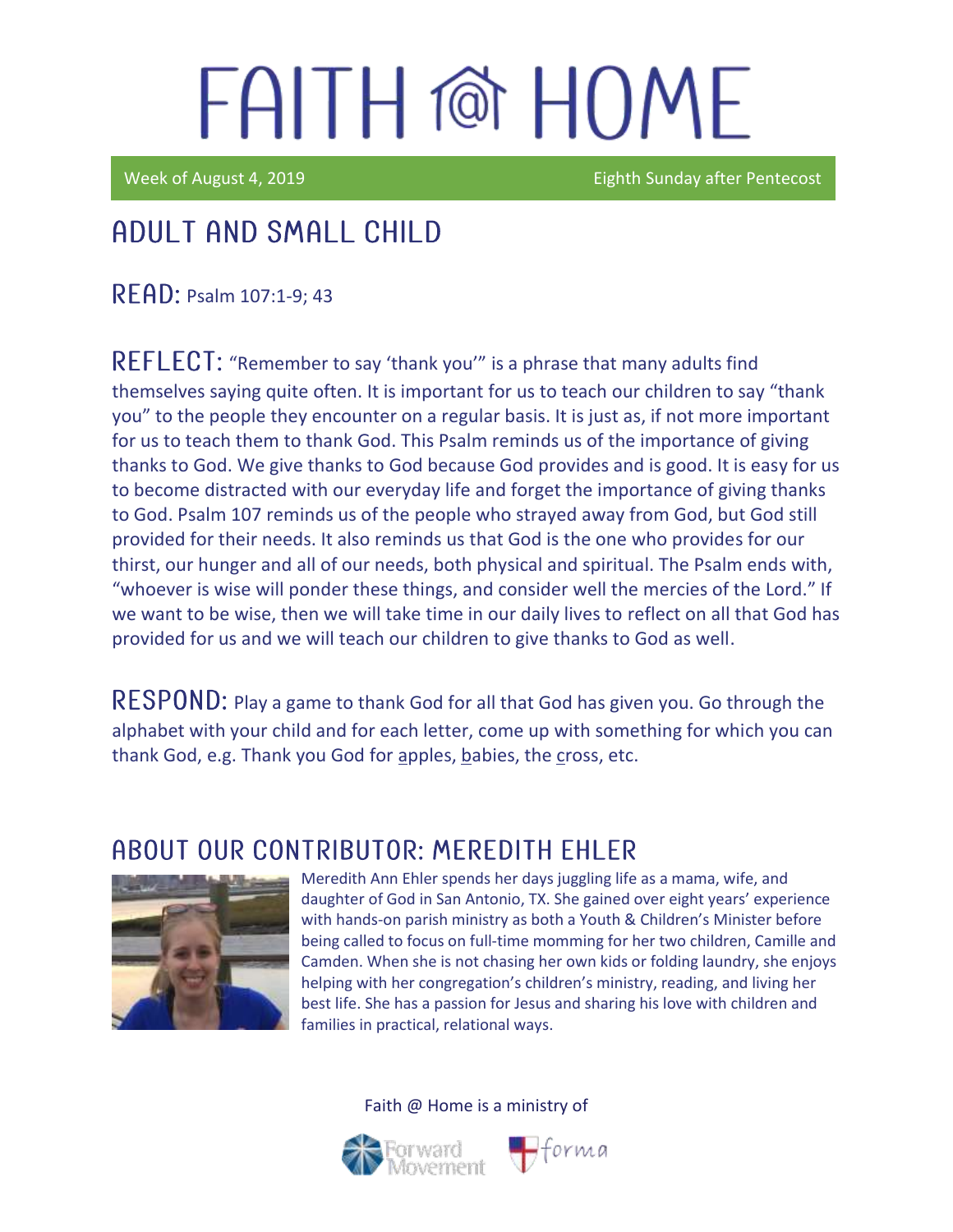Week of August 4, 2019 **Eighth Sunday after Pentecost** 

### Adult and elementary

 $R$   $F$   $AD$ : Luke 12:13-21

REFLECT: Do you have a favorite item? Is there something that feels like a treasure to you? Something that you have you love and that brings you joy? What is it? Has anyone ever taken or used your favorite thing without asking?

Almost everyone has had the experience of having a favorite toy when young. Most have experienced when someone started to play with it without asking. It feels unfair. We want a teacher or a parent or anyone to come in and point out how wrong it is. And usually the response is that we should learn to share. Maybe when this happens we think it would be better to never have to share again. How great would it be if you could keep all of your favorite things in a room where only you could use them! When you are not there you could lock the room and no one else could get to them. All of your treasures safe.

Jesus talks about the things we treasure. Jesus and God do not think there is anything wrong with having favorite things: pretty things, expensive things, or any other thing we like. But Jesus and God do worry about when we want to keep our treasures all to ourselves. Jesus reminds us in the reading from Luke that treasure is not a thing (like a favorite toy), but it is the love we have for the thing and the joy the thing brings us. The best treasures are more valuable when we share the love we have and the joy they bring with others.

RESPOND: Share one of your treasures with someone. Tell why you love it and why it brings you joy. Ask what do they love and what brings them joy. Offer to share your treasure with them and suggest that they share their treasure with you, if they want.

### A BOUT OUR CONTRIBUTOR: PATRICK KANGRGA



Patrick Christopher Kangrga is the Associate for Youth Ministries at Trinity Episcopal Church in Menlo Park, California. Originally from Arkansas, he left home to participate in two years of the Episcopal Service Corps in Maryland and in Massachusetts. After this came the beginning of his lay-professional journey with positions at parish and diocesan levels in New York and New Jersey. He has primality served youth, with a foray into children's ministry.

Faith @ Home is a ministry of



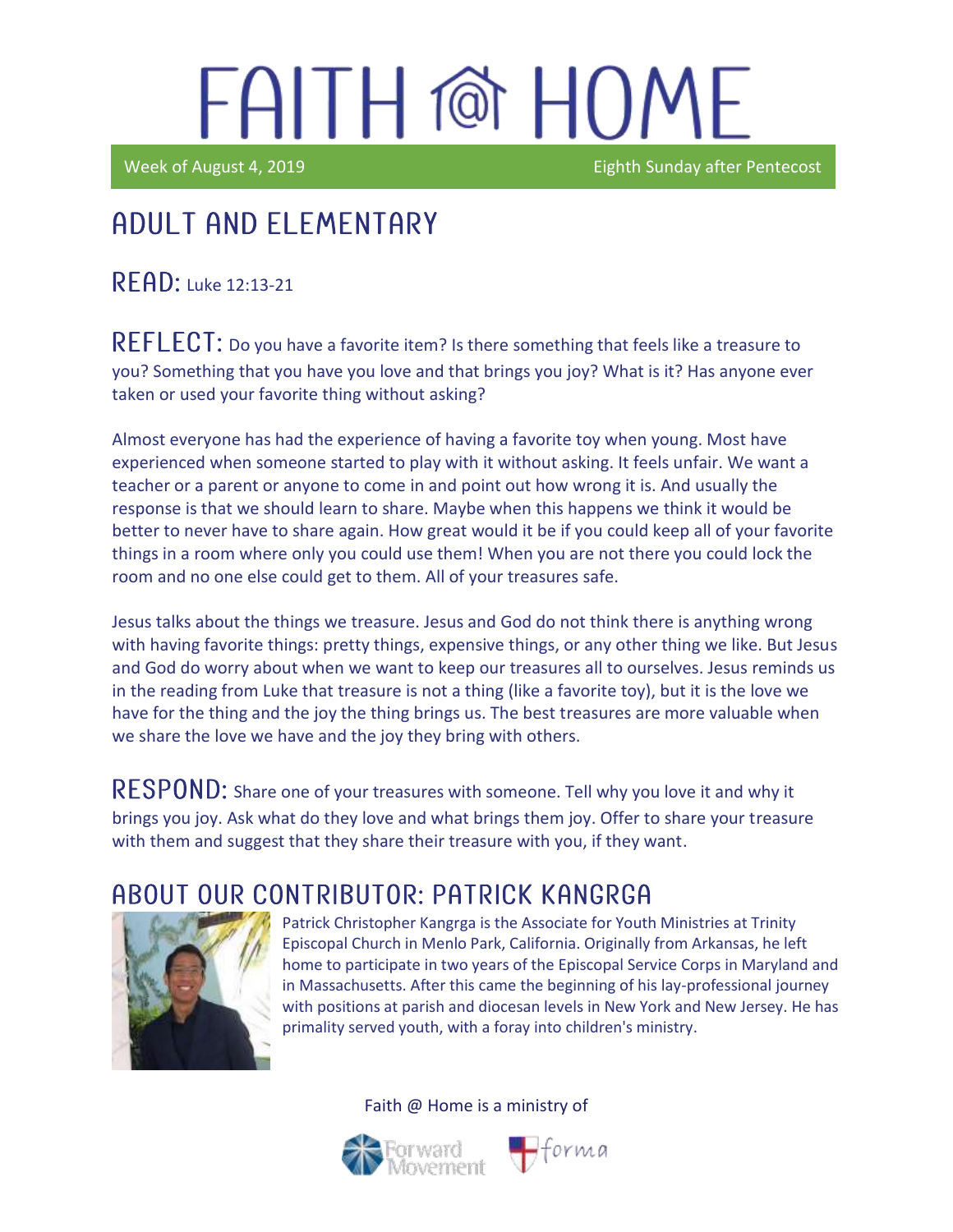Week of August 4, 2019 **Eighth Sunday after Pentecost** 

#### Ϊ Adult and youth

READ: Luke 12:13-21

REFLECT: "Sharing is caring!" How many times have we heard that? As we grow up, this is one of the ways that we learn about what Jesus is saying. When we have a lot, we are called to share with others. If we are too busy trying to get as many material things as possible and forget others and God, what do we have left after we are gone? Jesus is reminding us to put our spiritual wealth above our material wealth. The grain and the goods of the man would not feed his soul, but they could feed someone else. The man had more than he needed. This story reminds us to look at how we are using what we have to serve God and how we are feeding our souls.

It is so easy to be distracted by the newest technology or a million other cool things that we see our friends have that we don't. It's also easy to be distracted by what we have, especially when we have worked hard for it. Jesus isn't telling us that we are bad people for working hard. Jesus is reminding us that we should be working hard towards other things as well, if not harder. If we aren't working as hard to build up our relationship with God, love others, and take care of God's creation, what does it matter if we have everything? Our relationships with God, others, and Earth matter more than whatever stuff we have.

 $\mathsf{RESPOND}\text{: }$  As you are shopping for school supplies, check with your local schools or organizations to see if there are items that they need for the year. If you have leftover supplies from last year, how can you reuse it this year?

#### ABOUT OUR CONTRIBUTOR: MAGGIF PAUL



Maggie Paul is the Director of Youth and Young Adult Ministries at the Cathedral of St. Philip in Atlanta, Georgia, where she has developed and implemented a comprehensive confirmation curriculum for the largest cathedral parish in the Episcopal Church. As an undergraduate with a passion for youth ministry, she served as a summer camp counselor and Episcopal student center "church mouse," and she continues to use her gifts and talents as a singer and musician to nurture her own journey and inspire others on theirs.

Faith @ Home is a ministry of